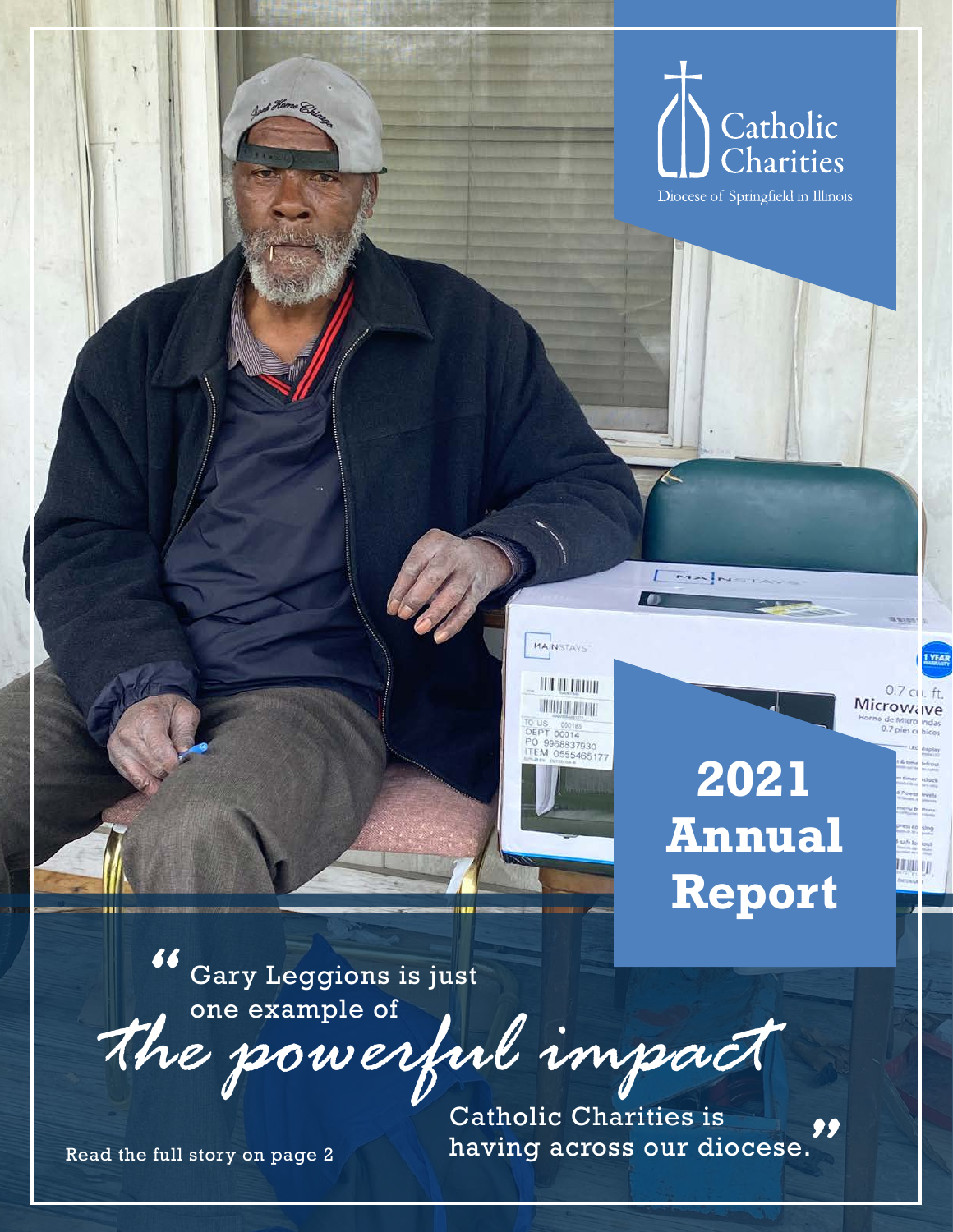

### *Dear Friends in Christ,*

The Letter of St. James (Jas 2:14-18) says. "What good is it, my brothers, if someone says he has faith but does not have works? Can that faith save him? If a brother or sister has nothing to wear and has no food for the day,

and one of you says to them, 'Go in peace, keep warm, and eat well,' but you do not give them the necessities of the body, what good is it? So also faith of itself, if it does not have works, is dead."

Thus, to be true Christians, we must put our faith into practice in our actions and in the way we treat other people. During the past Christmas season, we once again celebrated the birth of Our Savior, who brought his love and mercy to all of God's children and we are reminded to carry out the commandment that Jesus gave us to love one another.

It is through Catholic Charities that the Church profoundly demonstrates its commitment to this commandment and her option for the poor. In the U.S. alone, Catholic Charites annually serves over 10 million people of all faiths, races and backgrounds addressing a myriad of emergency and long term needs of children and families in desperate situations. They are scared, they are hungry, they are hurting and they need to be shown the mercy and love of Jesus.

In our Springfield Diocese, Catholic Charities, through its many programs, serves thousands of people every year across our 28 counties. The impact of Catholic Charities is real and significant and it extends into dozens of rural communities where relief services are practically non-existent. Many of you exercise your commitment to doing good works through your support of the Mission of Catholic Charities. That mission is a never ending quest to seek out those who remain hidden in the shadows of society, cloaked in poverty.

As you review this Annual Report, I hope that you can take pride in the efforts of the Church to demonstrate our faith does have works, and is very much alive and well, serving all of God's children in the name of Jesus Christ. I invite you to please join Catholic Charities in whatever capacity you can – staff member, board member, volunteer or donor – and you will witness the power of God's love and our faith in action.

Sincerely yours in Christ,

+ Thomso John Paprocki

Most Reverend Thomas J. Paprocki Bishop of Springfield in Illinois



### *Dear Friends of Catholic Charities:*

It is once again my pleasure to present to you the Annual Report for Catholic Charities in the Diocese of Springfield in Illinois. We continue to be blessed with a dedicated, talented staff and so many wonderful volunteers, board members and donors. The Mission

of Catholic Charities is truly our "faith in action" as each year our programs and services seek to bring the healing and empowering presence of Jesus to thousands of men, women and children in crisis and distress. We do this as an expression of our Catholic identity and as a dutiful "real time" response to the command of our Savior to love one another. We are joined on this sacred journey by people of many faith backgrounds who share our desire to bring love and mercy to those who are suffering. We define "our neighbor" as anyone needing our help.

Unfortunately, 2021 did not bring an end to COVID-19 as we had all hoped. The long-term effects of the pandemic will be felt and studied for many years to come. However, we know right now that the impact has been very real, and in many situations devastating to so many families. We know there are many people experiencing suffocating mental distress and they have limited resources available to them. We know that in 2022, many families will face eviction and homelessness as moratoriums expire and federal COVID funding is eliminated. We know that studies have shown the pandemic has had a disproportionate negative impact on the economic, physical and mental wellbeing of people living in rural areas. We visit and serve this hidden world of rural poverty on a regular basis through our outreach services.

We also know that regardless of economic or public health conditions, food insecurity remains a stubborn, permanent reality in our society. The demand for our hunger relief programs remains high. In 2021 the St. John's Breadline fought hard to remain open for our patrons in need serving 148,805 meals. Our Meals on Wheels program in Decatur facilitated over 130,000 home delivered meals. Additionally, our six traditional food pantries and seven Mobile Food Pantries served thousands of our brothers and sisters in urban and rural communities across our 28 county diocese.

It is too difficult to predict the future and how the pandemic will end. Catholic Charities must continue to focus on the here and now. We are grateful for your support of our daily efforts to serve the poor and suffering in our midst. We will work hard to earn your trust and benevolence and we welcome all who wish to join us in this holy endeavor.

Sincerely,

 $\bigtimes \cap \mathbb{Z}$ 

Steven E. Roach, M.S., Executive Director Catholic Charities Diocese of Springfield in Illinois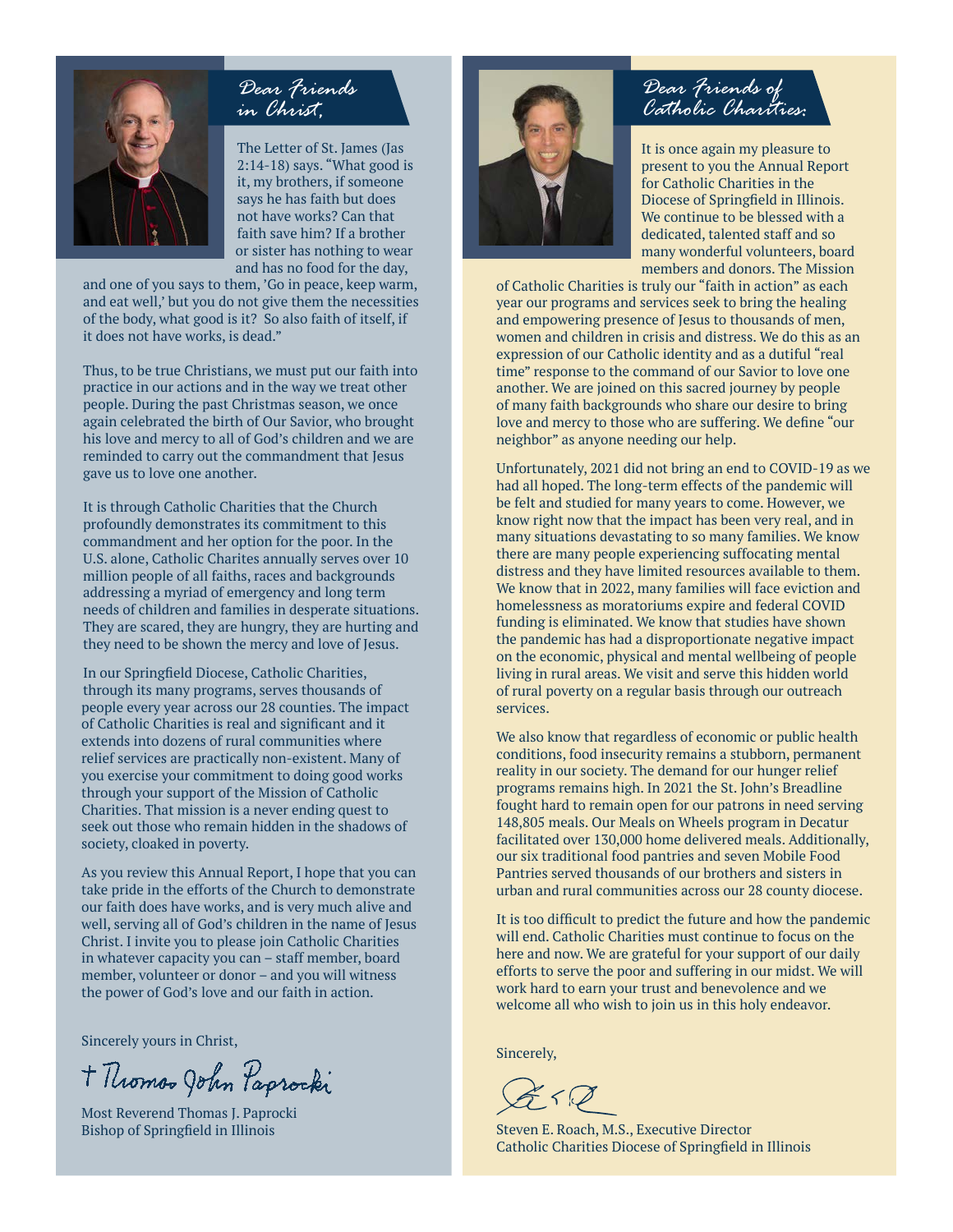## **ADVISORY BOARD**



**Steven Roach, M.S.** *Executive Director*







**Elaine Perine, CPA** *Director of Finance and Administration*

**Brian Berg** *Director of Family Services and Quality* 



#### **Administrative Office**

1625 W Washington St Springfield, IL 62702 (217) 523-9201 (800) 745-5194 Fax: (217) 523-5624 cc.dio.org

### **CORPORATE BOARD**

**James Bock** *Member* **Sue Breheny** *Director* **Larry Clark** *Director* **Fr. John Doctor** *Director* **Rick Gibson** *Vice Chairman* **Edward Hart** *Secretary*

**Msgr. David Hoefler** *Member* **Deacon Bill Kessler** *Director* **Marlene Mulford** *Director* **Thomas John Paprocki** *President* **Chris Peterson** *Director* **Robert Schultz** *Treasurer*

**Chris Sommer** *Member* **Father John Titus** *Director* **Sr. Jomary Trstensky, OSF** *Director* **Andy Watson** *Director* **John Webster** *Chairman*

### **The Impact of Catholic Charities in Our Communities:** *Gary Leggions*

Gary Leggions was referred to Health Connect, a health advocacy program offered by Catholic Charities in Decatur, by case management at St. Mary's Hospital in Decatur in 2019. He had been frequenting the emergency room due to several different medical conditions and lack of access to his primary care physician. He was having knee pain, heart issues, and foot pain. The only transportation Leggions had was his bicycle. Due to the lack of transportation, he was unable to get to appointments.

Upon enrollment in the program, Catholic Charities in Decatur was able to address his lack of access to his primary care physician and other medical conditions. Leggions' first problem was his pain level. In order to get his pain level under control, Catholic Charities was able to get him into an orthopedic surgeon office for a steroid shot. That was able to get the pain under control. Then, Catholic Charities took him monthly to see his primary care physician so he could get his medication regulated and keep his blood pressure under control. His foot pain then got better after Leggions went to a foot and ankle center.

For the past year and a half, Leggions lived in a two-bedroom apartment where the rent was \$700 a month. The apartment was filled with mold and the landlord did not do any up-keep on the

apartment. There were kids in the neighborhood that had broken two of the windows and the landlord just put-up plywood instead of replacing the windows. Leggions is on Social Security and receives a small amount each month.

Again, Catholic Charities in Decatur helped Leggions, this time applying for public housing, for which he was approved. When trying to turn the power on, it was discovered that Leggions had an outstanding power bill, which Catholic Charities helped with by connecting Leggions with local resources.

On December 28, Leggions signed the lease on his new apartment. With no furniture or household items, it was Catholic Charities who collected donations so his apartment could be furnished. Then, with the help of several children, his apartment was all setup so he did not have to do anything to move.

Because of the intervention of Catholic Charities in Decatur and the countless people who helped along the way, Leggions has been able to get access to his primary care physician, get his medical conditions under control, and find suitable, affordable housing. Leggions is just one example of the powerful impact Catholic Charities is having across our diocese.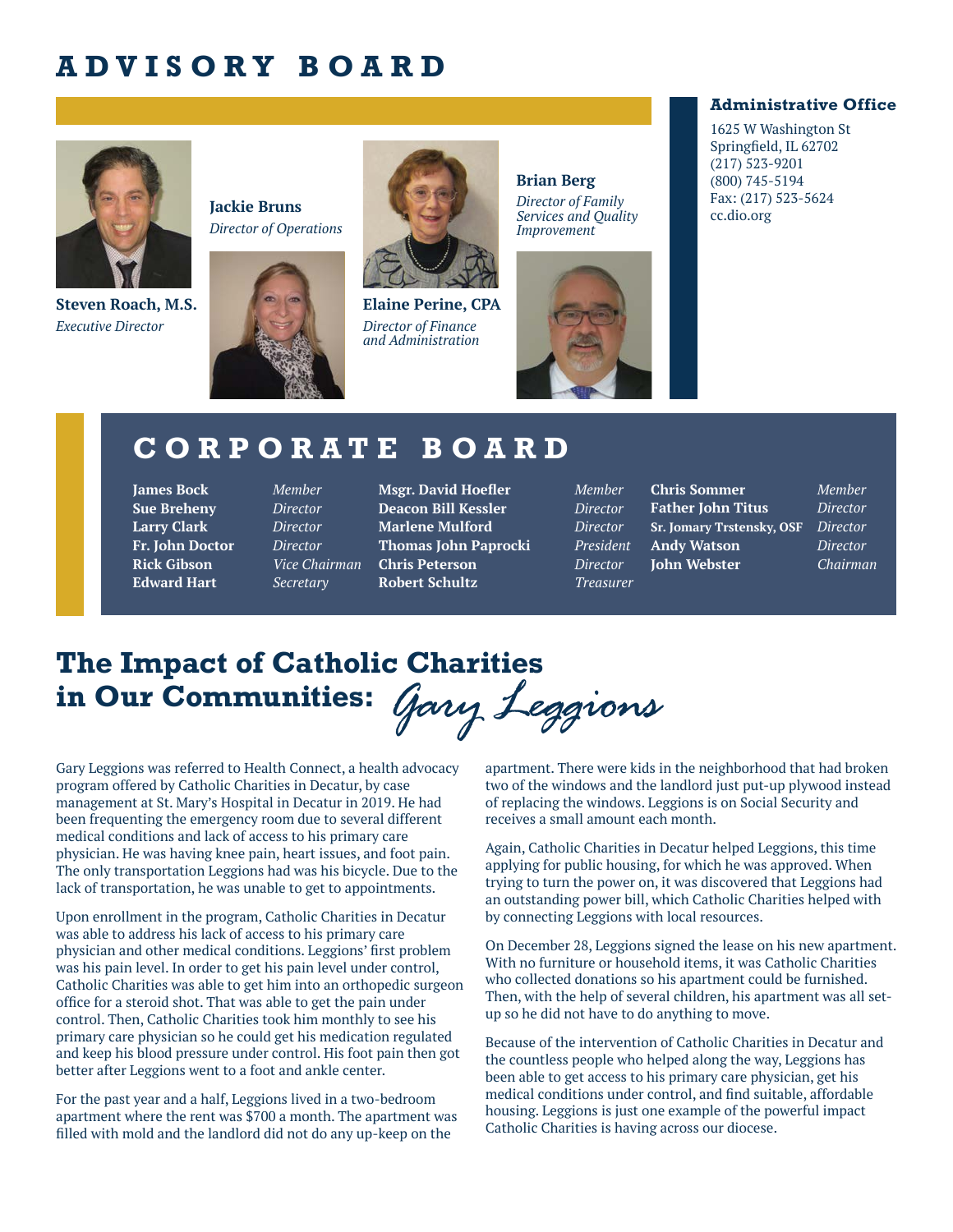### **CARLINVILLE**



**John Kelly** *Carlinville Area Director*

#### **Carlinville Catholic Charities**

525 W 2nd S St Carlinville, IL 62626 (217) 854-4511 Fax: (217) 854-8049

*Serves Greene, Macoupin and Montgomery Counties*

**Resale Store** 20 Carlinville Plaza Carlinville, IL 62626 (217) 854-3029

#### **Board Members**

| William Borklund          | <b>Treasurer</b> | <b>Kelly Jacobs</b>     | Secretary      | <b>Sr. Linda Sue Noe</b> |
|---------------------------|------------------|-------------------------|----------------|--------------------------|
| <b>Peg Broaddus</b>       |                  | <b>Ann Kibe</b>         | Vice President | <b>Darin Rosenthal</b>   |
| <b>Jessie Bumpus</b>      |                  | <b>Jeremiah Kibe</b>    |                | <b>Paul Roth</b>         |
| <b>Deacon Sean Caveny</b> |                  | <b>Michelle Millard</b> |                | <b>Denise Roth</b>       |
| <b>Lige Daley</b>         | President        | <b>Iill Murphy</b>      |                | <b>Ervin Shores</b>      |
|                           |                  |                         |                |                          |

Carlinville Highlights



Carlinville Catholic Charities was awarded a grant for their mobile food pantry from MJM Electric Cooperative, Inc. They are grateful that they were one of three recipients to receive funds. They held their annual fundraiser in May.

Carlinville Catholic Charities continues to provide Professional Counseling Services, Intact Family Services, the Mobile Food Pantry, the Resale Store and crisis assistance services. Parenting, anger management and mediation are also offered through court orders of the 7th Circuit Court.

### **DECATUR**



**Greg Fritzgerald** *Decatur Area Director*

#### **Decatur Catholic Charities**

247 W Prairie Ave Decatur, IL 62523 (217) 428-3458 Fax: (217) 428-4415

*Serves Macon, Moultrie and Shelby Counties*

**Resale Store** 2725 N Water St Decatur, IL 62526

# **Board Members**

**Jessica Ashmore** *Treasurer* **Jerry Dawson Noreen Duncan Janet Ernst** *Vice President* **Liz Handley Laura Hendriksen Amy Jedlicka Susan Martini Lynn McElroy**

**Barbara McElroy Mark McLeod Zach Murphy** *President* **Scott Neal Michael Pesely Erika Tibbs Sandra Yelovich Lauren Young** *Secretary*



*Decatur Highlights*

Alyssa Thompson, the 2020 Illinois Festival preteen, delivered Meals on Wheels along with her mother, Kristin. One of their stops was to Florence Moore who celebrated her 98th birthday this year.

"Meals on Wheels helps out so much during the winter months," Moore said. "I don't have to get out."

Decatur food pantry made available for clients free racks of clothing and baskets of accessories when the pantry opens. They also received \$75,000 credited toward the food bank from the WSOY fall food drive. They were able to purchase a new freezer for the food pantry after receiving funds from the John Ulrich Foundation. Area Director Marie Rademacher retired at the age of 94 after 37 years of service to Catholic Charities.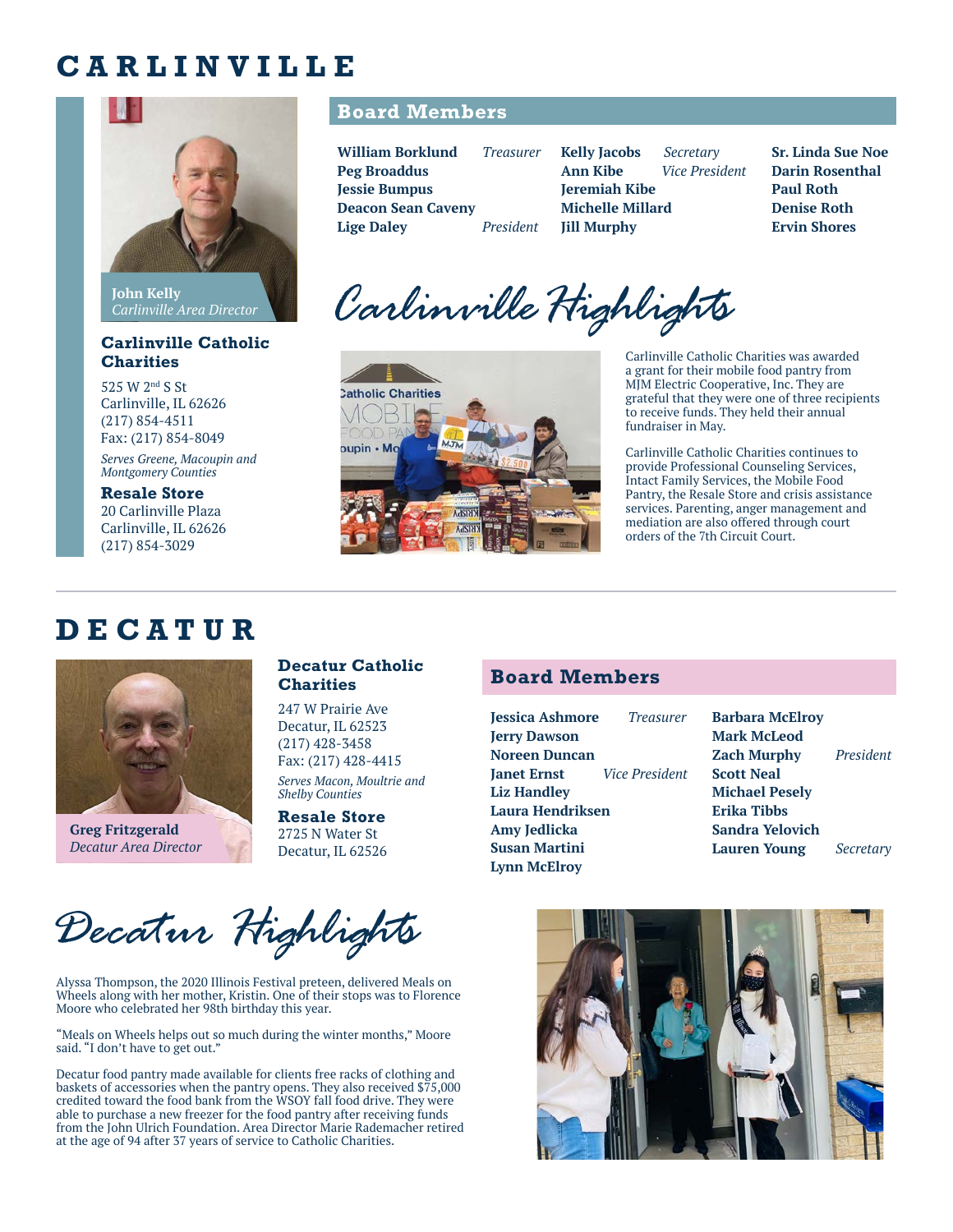### **EFFINGHAM**



**Sr. Carol Beckermann** *Effingham Area Director*

#### **Effingham Catholic Charities**

1502 E Fayette Ave Teutopolis, IL 62467 (217) 857-1458 Fax: (217) 857-1481

*Serves Clark, Crawford, Cumberland, Effingham, Fayette, Jasper and Shelby counties*

#### **Second Hand Rose Resale Shoppe**

(217) 857-1482

*Effingham Highlights*

Effingham Catholic Charities received 150 white and 480 charcoal gray chenille lattice throw blankets from Ameren through their program "Green Edison." They gave the blankets to people in need through their Food Pantry and Mobile Food Pantry programs.

Effingham Catholic Charities is celebrating its 40th year of helping people in the Effingham area and surrounding counties. The Daughters of Charity began their service on July 1, 1981 at the request of Bishop Joseph McNicholas. What started in a small house with four programs

is now located in a remodeled furniture store. Effingham Catholic Charities serves people in seven Illinois counties with rental and utility assistance, temporary lodging and transportation for

> those who are transient. They also offer a food pantry, a mobile food pantry, a variety of medical services including emergency and low cost medications, dental vouchers, diabetes medications, Medicare D sign-ups and tax preparation assistance. Additional services include Ramblin' Rose school supply program, legal services and "Second Hand Rose" resale shop.



While the number of people served by Effingham Catholic Charities continues to climb, the office says they will remain a beacon of hope and love. They are thankful for all the volunteers and generous donors over the past 40 years and look forward to continued service!

#### **Board Members**

**Justin Deters Ron Donsbach Janet Grunloh Melissa Habing Erin Hartke**

**Madison County Catholic Charities — Granite City** 

**Office**

1821 Edison Ave Granite City, IL 62040 (618) 877-1184 Fax: (618) 798-4287

**Holly Huber** *Vice President* **Maddie Johnson William King Beth Lindvahl Jamie Niemerg** 

**Kevin Parker Kent Probst Jamiee Sherrod** *President* **Karen Smith Gerald Vogt** *Treasurer* **Steven Will** *Secretary*

 $\triangle$  Madison County **Catholic Charities** 

## **MADISON COUNTY**



**Denise Burton**

#### **Madison County Catholic Charities — Alton Office**

3512 McArthur Blvd Alton, IL 62002 (618) 462-0634 Fax: (618) 462-3209

*Serves Calhoon, Jersey, Madison and Bond Counties*

*Madison County Highlights*

Madison County Catholic Charities has two office locations in Alton and Granite City. The Granite City office received \$10,000 from The Southwest Quad City Unit of Church Women United. This generous donation will go toward rental assistance to house families during difficult times. The office says that they are so grateful for this group of lovely ladies who do so much to support the community.

Madison County Catholic Charities also held a virtual auction in May with raffle drawings and many sponsorships. They have added additional mobile food pantry sites to their program this year. The Christmas toy distribution served 141 children this Christmas season. The annual coat give-away was successful helping those in need in the local community stay warm. They are currently planning their upcoming annual fundraiser "Help on the Move" to be held in April.



**Joel Buesteton Rick Faccin Mimi Foster Barbara Harr Timothy Harr Jennifer Hoeferlin Matt Hoefert Anthony Jacobs** *Treasurer* **Beth Johnes William Keller** *Vice President* **Andy Macias** *President* **Janis Manns Mary Jo Romano-Buesteto Mary Rushing** *Secretary* **Martha Smith Sandra Witt**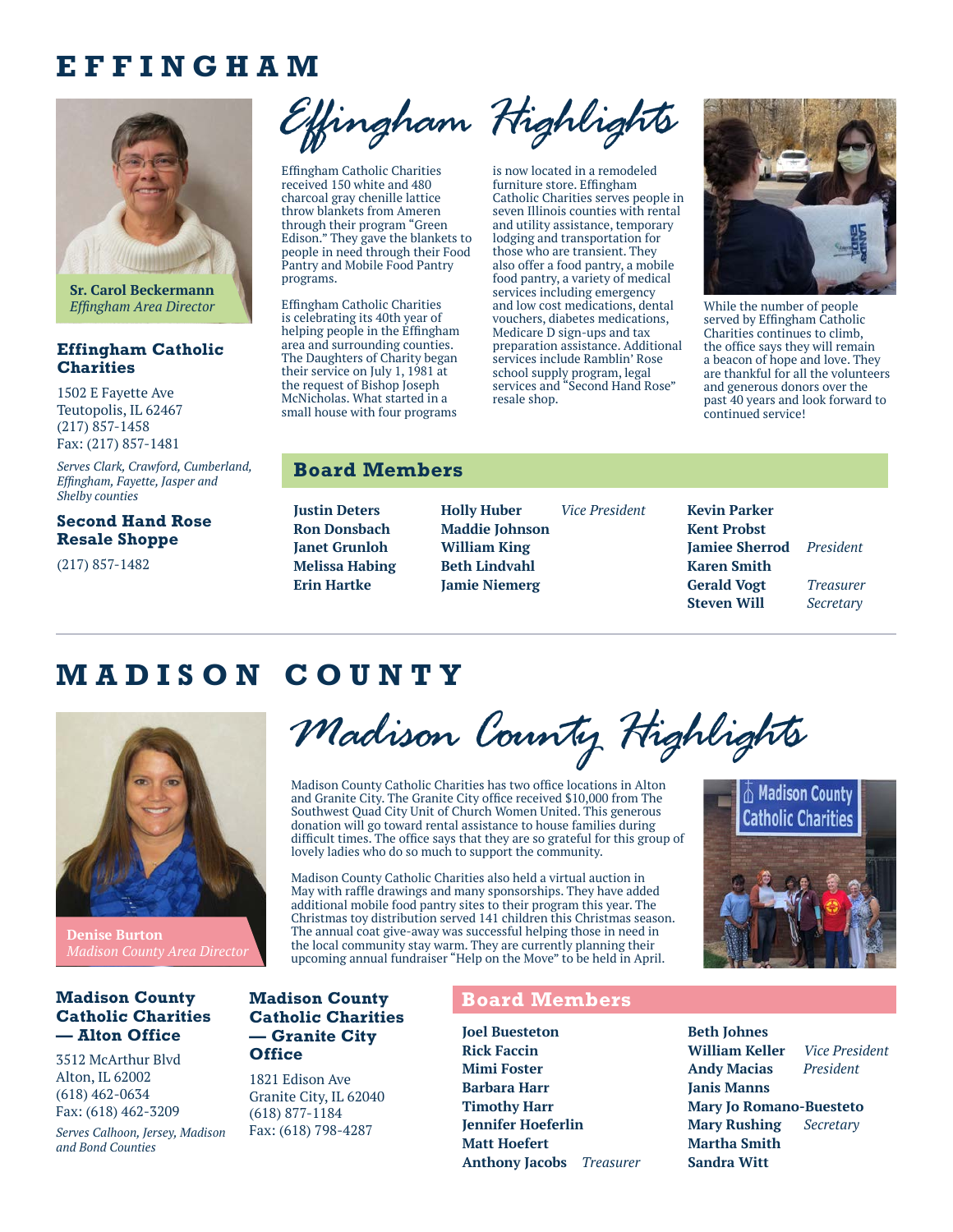### **MATTOON**



**Amanda Honn** *Mattoon Area Director*

#### **Catholic Charities of Coles, Douglas & Edgar Counties**

4217 Dewitt Ave Mattoon, IL 61938 (217) 235-0420 Fax: (217) 235-0425

*Serves Coles, Douglas and Edgar Counties*

# **QUINCY**



**Kevin Williams** *Quincy Area Director*

#### **Quincy Catholic Charities**

620 Maine St Quincy, IL 62301 (217) 222-0958 Fax: (217) 222-8737

*Serves Adams, Brown and Pike Counties*

#### **Board Members**

**Brandon Bruening Mary Courty** *Treasurer* **Jackie Dreyer Sara Grawe Donald Hilgenbrinck Mary Jackson Aaron Kerkhoff** *President* **Michelle Mock**

### **Board Members**

**William Curl Brandy Forrest Patty Goldstein Nola Hagan**

**June Kriesel David Mendoza Matt Piescinski** *President* **Karen Savoree Terence Sullivan Philip Wright**

*Mattoon Highlights*

The Mattoon Catholic Charities food pantry received a \$22,900 grant for renovations from the Illinois State Treasurer Offices' Charitable Trust Stabilization Fund. This grant will allow them to receive and store more food, thereby serving more people in the community.

The food pantry served 3,086 clients over the past year. For their annual fundraiser, Mattoon Catholic Charities hosted its first

virtual auction in April raising about \$12,000. The Blue Cross and Blue Shield Ribbon Cutting donation brought in another \$5,000. The CCUSA rural eviction prevention fund assisted a young father in Jewett that received two months of rent (\$800) and helped a young mother of five flee domestic violence. After long-time Area Director Debbie Albin retired, Amanda Honn has stepped into the role of Mattoon Area Director.

*Quincy Highlights*

In June, Quincy Catholic Charities held their 3rd annual "Band Together" fundraiser. The event featured a live band as well as dunk tank contest. 12 local celebrities raised money to see who would be crowned the dunk tank champion. Several sponsorships and donations were received and a 50/50 raffle was also included in the fun evening. The dunk tank raised over \$3,700. Ramey Thurman, the dunk tank champion, raised \$855. Additionally, the event has raised nearly \$23,000 since it began in 2018.

The Professional Counseling Solutions Program of Quincy Catholic Charities works to assist families dealing with stressors in their lives. Therapy services at Quincy Catholic Charities are based on a family systems model and strive to make the process inviting, rewarding, and affordable.

Sr. Ellen Miller, OSF, has over 40 years of counseling experience and primarily works with adults and couples for a sliding fee scale. She offers a wealth of knowledge and spiritual direction to her clients. Bonnie Nytes, LCPC, has over 15 years of teaching experience and is now a Licensed Clinical Professional Counselor. Bonnie provides services from adolescent to adult. Bonnie is able to bill insurance for clients. This will help open the door for new clients. Many of the families that come to us for help state that they cannot afford counseling services anywhere else and are so grateful to have this resource. No clients are turned away due to the inability to pay and both therapists bring a wealth of knowledge to the field.

Quincy Area Director Jackie Bruns was promoted to the Director of Operations and Kevin Williams has joined the Quincy Catholic Charities as their new Area Director.

**Karla Paris** 

**Vieve Veith Kate Ventvertloh**

**Melissa Sorrill** *President* **Melvina Stapp** *Secretary* **Michelle Terwelp** *Secretary*

**Deacon Wayne Zimmerman** *Vice President*

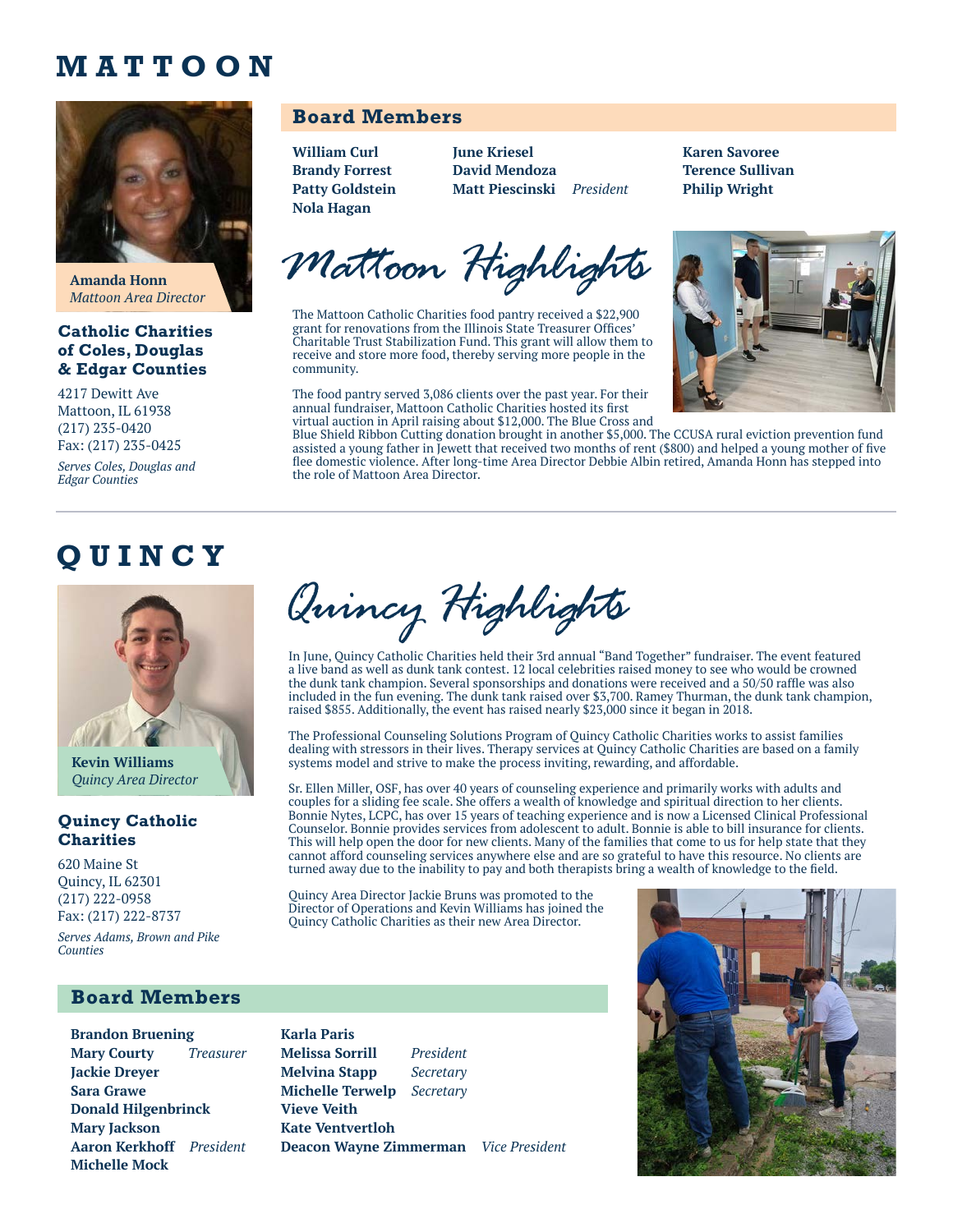## **SPRINGFIELD**



*Springfield Area Director*

#### **Springfield Catholic Charities**

120 S 11th St Springfield, IL 62703 (217) 523-4551 Fax: (217) 523-8425 Fax: (217) 523-5624 *Serves Sangamon, Menard, Christian, Morgan, Scott and Cass counties*

### **Board Members**

**Amy Barry Jantzen Eddington Emily Gerwig Jennifer Groneworld Ben Ladage Doug Mauntel** *President* **Laimutis Nargelenas Jennifer Sylvia** *Vice President* **Tom Walters** *Treasurer* **Jeff Wente Dan Wright Beth Yong**





Patrick McConnell<br>Springfield Area Director **Springfield Highlights** 

Springfield Catholic Charities received 939 diapers, 330 rolls of bath tissue, 99 condiments, 40 bars of soap, 40 bus tokens, 34 tubes of toothpaste and 23 packages of baby wipes that had been generously donated by the community and collected by the diocesan curia staff during the month of July. During the hottest part of summer, the office partnered with Capitol Radio Group, Mike Williams Plumbing, Noonan True Value, Landmark Ford, and Two Men & A Truck in the "Cooling the Capital" campaign to distribute fans and

bottles of water to people in need. They received a grant from the King's Daughters Organization to help elderly clients. In their annual food drive competition between the Catholic elementary schools, two schools tied for first place: St. Agnes School and Little Flower. The Catholic elementary schools raised a total of 21,588 pounds of food. This was the best year yet! This would not have been possible without the pastors and larger parish community. Patrick McConnell has been promoted to Area Director for the Springfield office.

special day school, they have a residential program (McNicholas Home), transitional living program (L.I.F.T. Program) and independent living program (L.I.F.T. Program) - The Next Step. These programs serve youth from 11 to 18 years of age in the McNicholas Home and 17.5 to 21 years old in LIFT. The Catholic Children's Home currently serves 53

### **CATHOLIC CHILDREN'S HOME**



**Michael Shelton Montez** *Catholic Children's Home Administrator*

#### **Catholic Children's Home**

1400 State St Alton, IL 62002 (618) 465-3594 Fax: (618) 465-4023

*Catholic Children's Home Highlights*

The Catholic Children's Home in Alton continues to provide services to children with emotional and behavioral challenges including autism. The Center to Heal and Achieve located at the Catholic Children's Home allows children to attend school at the center. The students receive academic and intervention services customized to meet the student's varying needs. In addition to their

#### **Board Members**

**Peggy Jo Batson Dan Beiser Mark Cousley** *President* **Gigi Darr Mark Droste** *Vice President* **Sue Fitzgerald** *Secretary* **Cathy Gulash** *Financial Officer* **Michael Holliday Matt Kelly Dee Oller**

children.

**Stephen Pennell Mary J. Powell Chad Schnarre Minerva Stalker Mary Terry**

### **ST. ANNE RESIDENCE**

**St. Anne Residence**

309 E 9th St Beardstown, IL 62618 (217) 323-3228 Fax: (217) 523-5624

*St. Anne Residence Highlights*

The year 2021 was marked by a return to normalcy and some great events. The St. Anne Residence in Beardstown reopened to visitors without restrictions although the governors mask mandate was enforced. The tenants were able to begin social activities such as bingo nights, potlucks, birthday celebrations, coffee clubs and card and board games. The St. Anne Residence was also, once again, able to host their annual tenant appreciation luncheon with a wonderful catered meal and great conversation for their tenants. As in most years, the residents also lost some old friends, but also welcomed new tenants. The St. Anne Residence continues to provide safe housing for moderate to low-income seniors with dignity, respect and compassion for all.

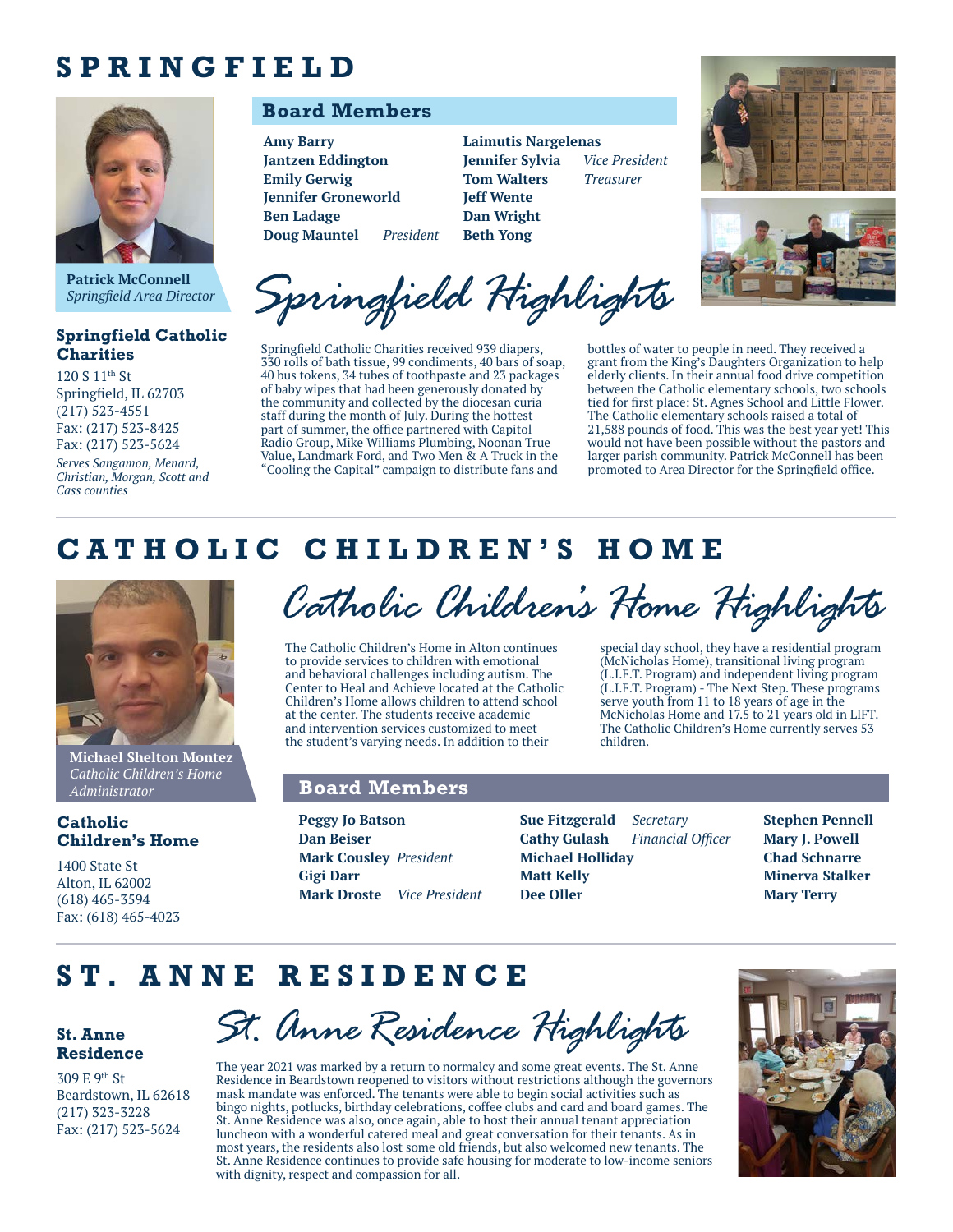## **ST. JOHN'S BREADLINE**

#### **St. John's Breadline**

430 N 5th St Springfield, IL 62702 (217) 528-6098 Fax: (217) 528-3605



*St. John's Breadline Highlights*

In 2021 St. John's Breadline was blessed to receive monetary and food donations from multiple agencies including United Way, The Eisenberg Foundation, St. John's Hospital, individual's donors, community grocers, parishes and other denominational churches. The Breadline continues to be assisted by hundreds of individual and groups volunteers. The Breadline would not be able to function without the community's generous use of their time. Chatham VFW Post 4763 & 755, Bank of Springfield, St. John's College of Nursing, SIU, Southern Glazers Wine & Spirits, Christ the King parish and many other businesses and church groups are among those that have chosen to serve the less fortunate with love at the Breadline.

St. John's Breadline served hundreds of hot, prepared meals to go every day in accordance with COVID restrictions to ensure guest safety. They had multiple fundraisers for their program including the Souper-Bowl semi-annual fundraiser, the Esper Figueras Memorial Golf Outing and Breadline Sunday. A new partnership with Harvest Market and HOI Vending has provided thousands of pounds of donated food and fresh produce. The Breadline operated The Eisenberg Take What You Need pantry which provided over 400,000 pounds of food for guests to take home for additional meals. 150,531 meals were provided to the most vulnerable in our community.

# **2021 PROGRAMS**

#### **Catholic Charities Legal Services**

This community-based, quality legal services program helps people with little to no income in obtaining pro bono legal assistance in civil matters from area lawyers in specialized fields.

#### **Catholic Children's Home**

The Alton-based home provides special education and therapeutic services for students ages 5-21 and residential services to boys ages 11-18. Educational services include programming designed specifically for children with autism.

#### **Crisis Assistance**

We provide emergency financial assistance for rent and utilities, as well as providing basic necessities including diapers or hygiene products.

#### **Eldercare Options**

Assesses, counsels and determines the need for guardianship for the eligible disabled adults who no longer have the ability to make sound judgments on their own behalf. We also strive to find alternative to guardianship as well as secure sound decision makers on behalf of the disabled adults.

#### **Elderly Guardianship**

We assume guardianship of seniors and provide decision making and advocacy for elderly adults who lack the ability to make proper judgments concerning their health, well-being and safety.

#### **Faith in Action**

Volunteers are matched with homebound seniors, age 55 and older, in Macon County to provide companionship and nonmedical assistance. Faith in Action is to help seniors maintain an independent lifestyle in their own homes.

#### **Food Pantries**

Our staff serves the nutritional needs of families by helping with immediate problems and searching for future solutions. Donations of food, time and money are necessary in order to respond to local hunger.

#### **Health Connect**

Health Connect is a comprehensive intervention program that works with clients who have a high number of hospital emergency room readmissions due to poor health, self-management skills, lack of resources or other social and emotional challenges.

#### **Intact Family Services**

This program's goal is to keep troubled families together by offering them intense case management and education in parenting, and linking them with related services in their communities. This program is referral based only from DCFS.

#### **Meals on Wheels**

Lunches are delivered on weekdays by caring volunteers to homebound seniors in Decatur and Macon County.

#### **MedAssist**

A prescription medicine assistance program that aids clients with securing immediate or long term medications at free or substantially reduced costs. The following services also fall under our MedAssist program: Senior Health Insurance Program, Marketplace Certified Application Sites, Immediate Meds, the Dental Voucher Program, and Medical Equipment Loan Program. These specific program offerings vary by site.

#### **Mobile Food Pantry**

Through this hunger relief effort, a refrigerated truck delivers a supply of food to pre-registered individuals and families in rural communities throughout the Springfield Diocese.

#### **Post-Adoption Services**

The Post Adoption program is designed to support and strengthen the lives of adoptive parents, adult adopted persons and birth parents by providing compassionate profiles, searches and intermediary services.

#### **Professional Counseling Solutions**

Our therapists offer professional, compassionate services to individuals, couples and families striving for emotional wellness. We also provide counseling to foster children, students and women in crisis pregnancies.

#### **Referral Assistance**

Catholic Charities works with other agencies to find opportunities that will most benefit the client.

#### **Resale Stores**

Our stores are ideal places to find gently worn clothing, housewares and furniture at nominal costs, and much is given away free. Volunteers and community donations help keep our stores going strong.

#### **St. John's Breadline**

Operating in Springfield since 1925, our Breadline serves hot and nutritious meals daily at no charge to low income and homeless individuals in our community.

#### **St. Anne Residence**

A beautiful 23-unit apartment community in Beardstown for low income seniors needing a safe, warm place to call home. The St. Anne Residence opened in 2005.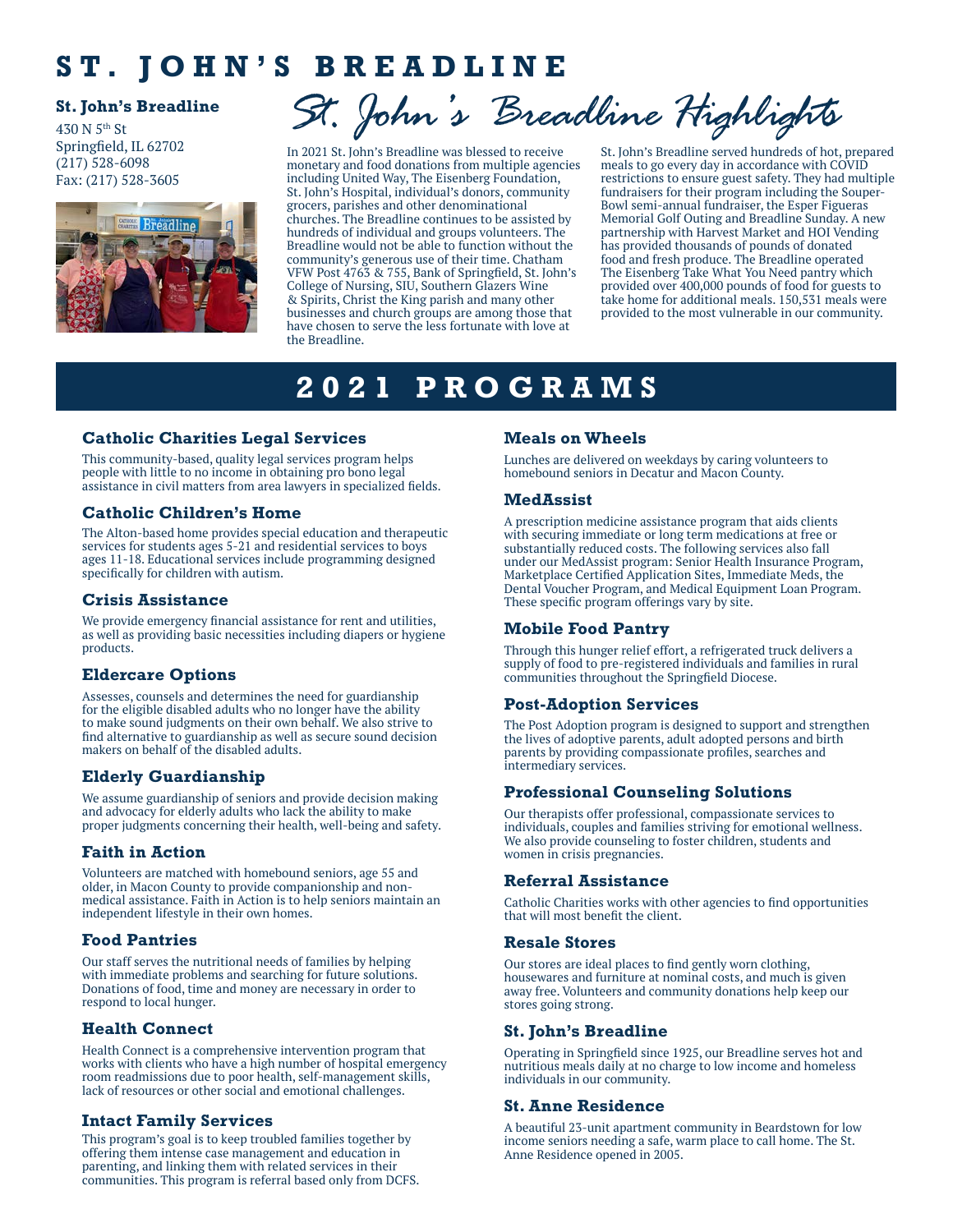# **2021 FINANCIALS**

#### *Government adjusted for rounding*

|                       | Contributions                       | 2.4% |
|-----------------------|-------------------------------------|------|
| <b>United Way</b>     |                                     | 4%   |
| <b>Private Grants</b> |                                     | 3%   |
|                       | <b>Government Fees &amp; Grants</b> | 42%  |
|                       | Forgiveness of PPP Loan             | 9%   |
|                       | Service Fees - Programing           | 3%   |
|                       | Sales to the Public                 | 5%   |
|                       | <b>Investment Income</b>            |      |



Г Г г Г Г Г

> Г г Г ſ

| Special Education             | 12% |
|-------------------------------|-----|
| <b>Residential Services</b>   | 17% |
| <b>Intact Family Services</b> | 14% |
| Counseling                    | 5%  |
| <b>Food Services</b>          | 19% |
| Resale Stores                 | 7%  |
| Health Services               | 2%  |
| <b>Elderly Services</b>       | 4%  |
| Legal Services                | 1%  |
| Crisis Assistance             | 6%  |
| <b>Support Services</b>       | 12% |
|                               |     |



# **STATEMENT OF ACTIVITIES**

#### **Revenue**

| Contributions            | \$3,756,372  |
|--------------------------|--------------|
| United Way               | \$583,821    |
| <b>Private Grant</b>     | \$400,383    |
| Fees & Grants Government | \$6,716,606  |
| Forgiveness of PPP Loan  | \$1,382,000  |
| Service Fees - Programs  | \$451,016    |
| Sales to the Public      | \$771,634    |
| Investment Income        | \$1,882,908  |
| <b>Total Revenue</b>     | \$15,994,740 |

#### **Year ended June 30, 2021**

Financial data includes Catholic Charities, Catholic Children's Home & St. Anne Residence. In addition to Contributions noted above, in 2021 Catholic Charities received a generous bequest. These resources have been earmarked for the preservation of Agency's assets, programs and properties. Copies of audited financial statements are available for review at the Administrative Office of Catholic Charities of the Diocese of Springfield.

#### **Expenses Program Services**

| <b>Special Education</b>          | \$1,504,347  |
|-----------------------------------|--------------|
| Residential Services              | \$2,223,203  |
| Intact & Extended Family Services | \$1,868,588  |
| Counseling                        | \$588,183    |
| <b>Food Services</b>              | \$2,510,002  |
| Resale Stores                     | \$948,738    |
| <b>Health Services</b>            | \$323,430    |
| <b>Elderly Services</b>           | \$561,368    |
| <b>Legal Services</b>             | \$127,843    |
| Crisis Assistance                 | \$736,073    |
| <b>Total Program Services</b>     | \$11,391,775 |

#### **Supporting Services**

| Management & General          | \$1,367,753  |
|-------------------------------|--------------|
| <b>Fund Raising</b>           | \$251,228    |
| <b>Total Support Services</b> | \$1,618,981  |
| <b>Total Expenses</b>         | \$13,010,756 |

## **PROGRAM TOTALS**

#### **Family Based Services**

| <b>Intact Family Services</b>         | 379 | Families       |
|---------------------------------------|-----|----------------|
| <b>Post-Adoption Services</b>         | 78. | Individuals    |
| Professional Counseling Solutions 174 |     | <b>Clients</b> |
| Catholic Children's Home              | 53. | Children       |

#### **Senior Outreach**

Eldercare Options 79 Clients Elderly Guardianship 66 Clients Faith in Action 145 Clients Meals on Wheels 928 Clients *(133,809 Meals)* St. Anne Residence 22 Residents + 1 Staff

|    | 379 | <b>Families</b> |
|----|-----|-----------------|
|    | 78  | Individuals     |
| ιS | 174 | Clients         |
|    | 53  | Children        |

#### **Community Services and Health Assistance**

| Catholic Charities Legal Services | 123     | <b>Closed Cases</b> |
|-----------------------------------|---------|---------------------|
| Crisis Assistance                 | 8,067   | Served              |
| <b>Education and Advocacy</b>     | 12,802  | <b>Individuals</b>  |
| <b>Food Pantries</b>              | 64,980  | Individuals         |
| MedAssist                         | 1,540   | <b>Clients</b>      |
| Mobile Food Pantry                | 13,767  | Served              |
| <b>Resale Store</b>               | 81,902  | Customers           |
| St. John's Breadline              | 148,805 | Meals               |
| <b>Health Connect</b>             | 25      | Served              |
| Ramblin' Rose                     | 949     | Children            |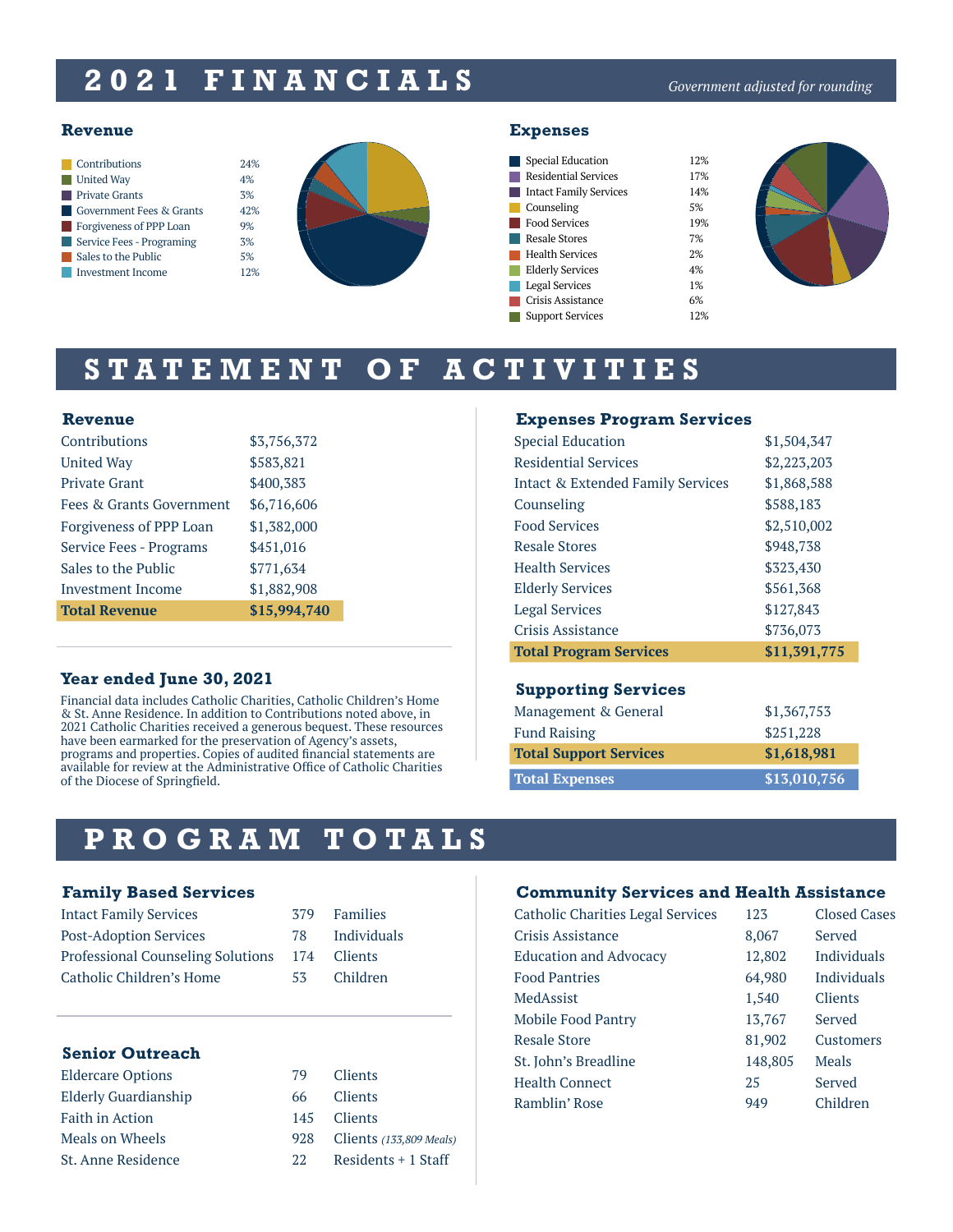# **OUR 2021 DONORS HOUSEHOLD** *\*Donors who gave \$500 or more in FY 2021.*

Aaron Kerkhoff Alan and Elizabeth Frigy Allen and Patricia Drake Amy Maher Andrew and Rachel Hansen Angela and Leroy Helmuth Anita and Walter Winters Anita St. Ledger Ankit Sharma Anthony and Jill Kreke Anthony and Patricia Schlanser Anthony and Teresa McCormack Arthur Hodalski Barbara and Tim Harr Barbara Busch Barbara Delano Barbara Fuhrwerk Barry and Gaye Julian Bart and Virginia Troy Belva J Beyers Ben Kervin Bernard and Delores Will Bernard and Grace Runde Beth Kenney Betty Thompson Birdie Johnson Blaine Mably Bob and Kelly Willenborg Brad and Maura Voyles Brad and Sue Scherer Brad Huff Bradley and Elizabeth Baker Bradley and Mary Wade Brett and Lynn Higgs Brian and Jodi Roberts Brian and Kathleen Meyer Brian and Laureen Tanner Brian and Sue Hartke Brian D Dust Brian Reardon Bruce and Lynn Deters Bryce D. Hays Byron and Jill Lawrence Carol and Ted Ungrund Carol Manns Carol Toney Carolyn Graham Carolyn Niebrugge Catherine Graham Cathy Camille Cathy Sue and Brian Bomke Charles and Betty Breese Charles and Mary Callahan Charlotte A Koslofski Chris Sommer Christine Breu Christopher and Sarah Maender Clete and Ruth Bierman Cletus and Betty Garde Clifford and Rose Nale Connie Lorenz Continental Mills Cory and Vicki Wermert Craig and Julie Stensland Curt and Jo Ellen Keim Curt and Sandra Michels Cynthia Gelsthorpe Dale and Mindy Boudreau Dale Ready Dan Smith Daniel & Patricia Clasby Daniel and Jodi Fleck Daniel and Leslie Niebrugge Daniel and Susan Kepner Daniel Kerner Daniel Stack Darin Mathis Darlene Casper David and Gina Curry David and Lesley Newell David and Marcy Barth

David and Sue Griffen David Edwards David Schumacher Dean and Colleen Bingham Debra and William Stonikas Dennis and Kathy Bushur Dennis and Marilyn Noonan Dennis and Robin Murray Dennis and Sharon Hiltebrand Dennis Casey Diana Engelman Diana Sievers Diana Weyhenmeyer Diane Godin Dolores Esker Don and Emy Hilgenbrinck Don and Gwenn Croft Donald and Carol Holthaus Donald and Diane Carpenter Donald and Helen Lunk Donald and Joette Curtis Donald Koehler Donna Morris Donnie and Penny Beckman Doug and Linda Sperry Douglas and Debra Mauntel Douglas and Elaine Perine Douglas and Kitty McCarthy Dr. Brian Miller Dr. Patrick Niebrugge Dr. Steven Jones Dr. Wallace and Patricia Strow Ed and Donna Raycraft Ed and Mary Lou Cookson Ed Maynard Ed Pool Edward and Mary Kaizer Edward Campbell Edward Jones Edward Lohman Edward VanDerWal Elaine Schrieber Elizabeth Marie Maher Endodontics of West County Eric and Eleanor Depew Eric and Krisha Ley Eric Marion Eric Mosbey Father Paul Bonk Floyd and Debra Holkenbrink Fr. Richard Chiola Frances Ryan Francis Burba Frank Podgajny Frank Wagner Fred and Rita Greenwald Fred O'Connor G.L. Brinkman Gail and Linda Westendorf Gary and Marcie Kruger Gary and Rochelle Koebele Gary and Ruth Towne Gary Welton Gene and Monica Beyer George and Mary Landsberger Gerald and Bonnie Steppe Gerald and Mary Gill Gerald and Peggy Ruff Greg and Jennifer Furkin Harold and Jeanette Deters Harry and Dorothy Kemper Helen Brockschmidt Helen Yakey J. Christopher and Catherine Curry J. Nicholas and J. Charleen Hamilton Jack and Laura Bodine Jake Donsbach James and Carol Henrichs James and Doris McLeod James and Frances Stephens James and Jennifer Hilgard

James and Nora Anne Yochim James Ewan James Snopko James Wheat Janet Dondanville Janet Ernst Janice Harnetiaux Jean Berg Simhauser Jeanette and James Devereux Jeff and Barbara Brunoehler Jeffery Bennett Jeffery Dole Jeffrey Regan Jennifer Shelton Jerald Barkmeier Jerome and Alice Goeckner Jerry and Cathy Fry Jerry and Virginia Holzgrafe Jerry Marley Jim and Annette McDermott Jim and Cindy Eder Joan Garvert Joanne Schlepphorst Joe and Pat Emmerich John Flick John and Barbara Dunn John and Catrenia Roach John and Helen Cornell John and Jennifer Sylvia John and Lynda Snodsmith John and Mary Jane Kefalas John and Nichelle Alley John and Patricia Kennedy John and Patricia Sexton John and Rose Brunsman John and Shawn Faloon John Boos John Horrell John Malmevik John McCue John Toigo John Yobby Jon and Karen Boulanger Joseph and Ann Kerns Joseph and Brenda Meinhart Joseph and Janice Franz Joseph Naumovich Joseph Zerrusen Judith Eihausen Judith Steinkamp Judy Kohlrus Kate E Mayernick Kathleen and Mary O'Bryen Kathleen Farney Kathy Sarhage Kenneth and Barbara Butler Kenneth and Cindy Coari Kent and Elizabeth Schmidt Kevin and Becky Parker Kevin and Cecilia Kehoe Kevin and Sue Breheny Kevin Boschert Kurt and Janet Zerrusen Kyle Knox Laimutis Nargelenas Larry and Elizabeth Hemann Larry and Mary Lynn Byers Larry Legrand Laura and Kenneth Hendriksen Lawrence and Gaylynn Kohl Lawrence and Shirley Boente Leonard and Rosemary Bushur Lewis and Mary Mallott Linda Distlehorst Linda Dust Linda Wheeler Lloyd and Wilma Richardson Lois Hall Lora Roscetti Loretta McKinstry Louis and Pamela Kink

LuBeth Young Luke and Patricia Gleason M. Brian Sehy Madonna Tideman Marcella Hayden Margaret Davis Margaret Goodwin Marguerite Bennett Marjorie May Mark and Janet Vahling Mark and Vickie Barthelemy Mark Buxton Marlene Hutt Marlyn Micheletto Martin and Linda Hutmacher Marvin and Barbara Gillam Marvin and Linda Waldeck Mary Ann Elizabeth Fawcett Mary Ann Pohl Mary Burns Mary Clark Mary D Benedetto Mary Gorman Mary Keshner Seibert Mary Lou Flach Mary Spraul Matt and Annette Vandermolen Matthew and Natalie Beck Matthew and Sarah Hoefert Matthew May Mel and Marge Willenborg Mel and Nancy Weber Melanie Hallman Mervin and Maurine Brennan Michael and Helen Leckrone Michael and Jane Knicley Michael and Joyce Lefever Michael and Lucinda McClain Michael and Lynn Hollahan Michael and Lynn McElroy Michael and Maria Klitzing Michael and Mary Baker Michael and Susan Mumm Michael and Tisha Hardiek Michael Bruns Michael Fleischli Michael Moore Michael Mudd Michael O'Neill Michael Pals Michael Trummer Michaela Passalacqua Mike and Beth Beasley Mike and Kathleen Nolan Mike Irving Mr. Chaudhary Mr. & Mrs. Ralph Walter Mr. and Mrs. John Sudkamp Mr. and Mrs. Michael Uram Nancy Hahn Nicholas and Sandy Moehn Nicholas D Esker Nicole Franing Nina Gross Norma J Gengler Pam Conover Pat Ellington Pat Flaugher Patricia Reynolds Patrick and Terry Coulton Patrick Broe Patty Saucier Paul and Cynthia Soebbing Paul and June Grunloh Paul and Mary Edwards Paul and Sandra Schaefer Paul Joseph Dust Paul Lange Pauline Goldstein Peggy and Robert Parnell Perry and Marilyn Hall

Peter and Rita Burge Phillip Daniels Priscilla Reyhan Ramona Ermatinger Ray and Anne Capestrain Ray and Mary Ruder Raymond and Joyce Vahling Raymond and Patricia Hofman Rev Paul Bauer Rev. Jeffrey Stone Reverend James O'Shea Reverend Thomas Gallenbach Rich and Maureen Brummer Richard L Wickenhauser Richard and Catherine King Richard and Judith Stefanik Richard and Patricia Lask Richard and Sharron Corbin Richard and Wendy Hawickhorst Richard Champley Richard Narup Richard Pietruszka Richard Schmidt Richard Shankland Rick and Diane Siemer Rick and Tina Egger Rick Faccin Rick Gibson Rita Spannagel Ritchie and Sandra Barnett Rob Johnes Robert J. Plocher Robert and Carol Rosengarten Robert and Deborah Veatch Robert and Janet Mazzier Robert and Kathy Wiesemann Robert and Mary Helen Crowe Robert and Michelle Mihlbachler Robert and Rhonda Bereberet Robert and Ruth Einhorn Robert and Shirley Murphy Robert L. Towner Robert Lanham Robert Mundy Robert Stamper Rodrick Kelley Ron and Madonna Hakman Ron Schottman Ronald and Barbara Kesterson Ronald and Irene Donsbach Ronald and Judy Blakley Ronald Ingels Ronald Powell Ronnald and Dolores Wright Rose Marie Probst Rosemarie Huttes Ross and Julie Johnson Rupert and Therese Borgsmiller Sandra Bushby Sandra I Witt Sandra K. Hinsey Sandra Leeson Sandra McMillan Sarah Thomas Scott and Carolyn Crane Shelly Clark Sheryl Rincker Shirley G Campbell Shirley Heuerman Stanley Jansen Stephanie Niemerg Stephen and Cynthia Baker Stephen and Jean Sehy Stephen and Karen Soltys Stephen and MaryKay Bochenek Stephen and Neta Tagge Stephen Dyer Stephen Lach III Steve and Carol Ries Steven and Pamela Bohnoff Steven and Cara Reid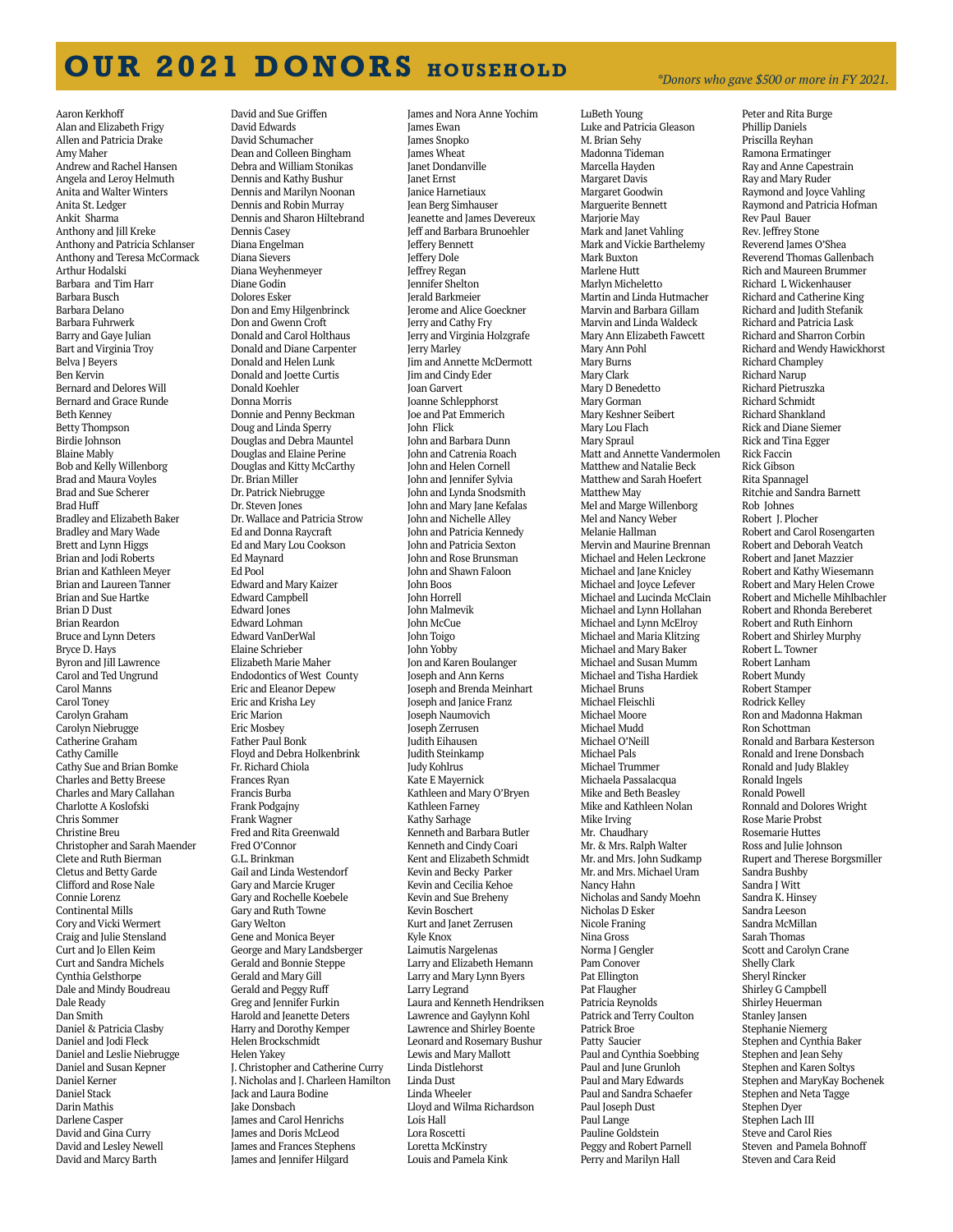## **OUR 2021 DONORS HOUSEHOLD**

Steven and Julie Keil Steven Koch Sunil Cutinho Suzanne Boudreau Tami M. Campbell Terence Moore Teresa Phillips Terry and Jane Meyer Terry and Janet Brummer The Most Reverend Thomas John Paprocki

- Thomas and Barbara Moehn Thomas and Billie Swift Thomas and Bonnie Hill Thomas and Jean Nolte Thomas and Joan Kendall Thomas and Linda Valdahl Thomas and Tamara Stack Thomas Clark Thomas Feger Thomas Huebener Thomas McGee
- Timothy and Connie Bealor Timothy and Donna Moore Timothy and Lynn Connelly Timothy and Rosemarie McCarthy Timothy and Tamara Wiessing Timothy Jones Timothy Sullivan Tom and Amy Schutzbach Tom and Connie Wegman Tom and Dot Zumbahlen Tom and Megan Walters

#### *\*Donors who gave \$500 or more in FY 2021.*

Tom and Patti Jansen Tom and Sharon McSwiggin Tom and Suzanne Hoops Travis and Kendra Franklin Verna Kirby Very Reverend Monsignor David Hoefler Vickie Johnson Virgil and Betty Wehking Virginia Long Virginia McConnell Wayne and Josephine Pantry

Wayne and Marilyn Montney Wesley Cattoor William and Carol Detert William and Dawn Becker William and Margaret Durall William Kessler William Vala

# **OUR 2021 DONORS ORGANIZATIONS, FOUNDATIONS & RELIGIOUS**

#### *\*Donors who gave \$500 or more in FY 2021.*

173D Airborne Brigade Association Chapter 21 Administration Office Agracel Inc. Akra Builders, Inc. Alton Foundation Ameren CIPS America's Best Local Charities Andreas Foundation Andrews Engineering Incorporated Bank & Trust Company Blessed John Paul II Church Blessed Sacrament Church Blessing Hospital Bob Brady Dodge Bowen Properties Bruening Wellness Buffalo Hart Presbyterian Church C.D. of A Court Columbus # 720 Carrollton Bank Cathedral Church of Saint Paul Centenary United Methodist Church Central Baptist Church Central State Bank CEP America Illinois, LLP Charitable Adult Rides & Services Cherry Hills Baptist Church Christ the King Parish Church of the Ascension Church of the Immaculate Conception Church of the Little Flower CliftonLarsonAllen CMJ Corp/McDonalds COCA Inc. Community Foundation for the Land of Lincoln Community Foundation of the Quincy Area Concordia Facility - Employee Benefit Fund Crossroads Truck Equipment (Warner) CT & C Cullen, Inc. Dallas Jewish Community Foundation Dan's Glass & Tinting, Inc. Daniel Zerrusen Decatur Neurological Association Dieterich Bank, NA Diocese of Springfield Doedtman Financial Services Dot Foods

Dust & Son Auto Supplies Eagles Ladies Edward Whinnery Trust Effingham Builders Supply Ellinger-Kunz & Park Funeral Home Cremation Service Greg Park Fidelity Charitable Gift Fund Fifth Third Bank First Bankers Trust Company - Quincy First Bankers Trust Services, Inc First Christian Church Mattoon First Christian Church Springfield First Mid-Illinois Bank & Trust First Presbyterian Church First United Methodist Church Fischer Window and Door Store Fleetmaster Truck Parts & Service LLC Ford County Health Department Forerunner Christian Fellowship Franciscan Sisters of Our Lady of Perpetual Help Frank and Marian Wagner Estate Fuqua Foundation Generations Healthcare Network George M. Eisenberg Foundation Gods Outreach of Sherman Gori Law Firm, P.C. Grace Community Church Granite City Optimist Club Harold OShea Builders Harper Oil Co. Heartland Credit Union Henning Family Business, Center HeplerBroom LLC Hickory Point Bank and Trust Higgs Welding LLC Holy Family Parish - Decatur Homewood Grill Hospital Sisters of St. Francis Immaculate Conception J & J Ventures Gaming, Inc. JB Esker & Sons Concrete **ICCI** JMG Foundation John Hopkins & Associates P.C. John Ullrich Foundation Jones & Thomas, Inc Acct. Dept Jones Poultry Katherine Gollings Donovan Trust Kiwanis Club of Springfield Knights of Columbus # 583 Knights of Columbus #665

Knights of Columbus 9640 Knights of Columbus Council #4175 Knights of Columbus Council 16126 Fr Augustine Tolton Council Knights of Columbus Council 4024 Knights of Columbus Mattoon Council 1057 Koch Foundation, Inc Koerner Distributors, Inc. Kohl Wholesale Korte & Luitjohan Contractors, Inc. L.A.O.H. L.E. Myers Co. Lagondola Spaghetti House of Decatur Inc Land of Lincoln Credit Union Landmark Realty Laurel United Methodist Church Levi, Ray & Shoup, Inc. Living Centers Inc. LPL Financial Lutheran Church of St. John "Marine Corps League Effingham County Detachment" Mattoon Township McLeod Express, LLC McNay Truck Line Merrill Lynch Bank of America Meyer Oil Co. Midlan Area Agency On Aging, Inc. MMJ Plaza LLC Mother of Dolors CCW MOWKA Inc Murphy & Co New Hope Baptist Church New Hope Church OSF Healthcare System Our Lady Of Lourdes Decatur P. H. Broughton & Sons, Inc. Patterson Companies Peace Lutheran Church Peerless Cleaners Phelps Farm Account Phillips 66 Pinnacle Livestock Nutrition Prairie State Bank and Trust Prairie State Plumbing Quincy Abbey Quincy Notre Dame Red Can Donations Refreshment Services Pepsi Remains, Inc. Remax Key Advantage Effingham

Renaissance Charitable Foundation Sacred Heart Church Sacred Heart Parish Saint Isidore Parish Saint James and Patrick Parish Saint Pauls United Church of Christ Saint Rose of Lima Montrose Sandschafer Electric Sarah Bush Lincoln Health Center Scheels Schwab Charitable Siemer Milling Co. Sigel Equipment Co, Inc. Sisters of St. Francis of Mary Immaculate Sisters of St. Francis of the Immaculate Conception Southeastern Illinois Community Foundation Southwest Community Foundation Springfield Plastics, Inc. Springfield Rotary Foundation St. Aloysius Church St. Anthony Church St. Anthony of Padua Church St. Anthony Parish St. Brigid Church St. Charles Borromeo Church Charleston St. Columcille Church St. Francis Church St. Francis Solanus Friary St. John Vianney Church St. Johns Anglican Church St. Johns Evangelical Lutheran Church St. Joseph Church St. Joseph the Worker Church St. Joseph the Worker Senior Group St. Joseph the Worker Youth Group St. Jude Church St. Louis Area Food Bank, Inc St. Louise deMarillac Guild St. Mary Help of Christians St. Mary of the Assumption Church St. Mary of the Assumption Church St. Mary's Church St. Marys Church - Marshall St. Michael the Archangel St. Peter Church St. Peters Church Social Concerns Committee St. Thomas Parish of Campoint men and women's society St. Thomas Parish

Staab Funeral Home

Staley Family Foundation State Street Bank Steffen Heating & Air Conditioning T.S. Ballance Foundation Teutopolis Education Association Teutopolis Junior High School Teutopolis State Bank The Signatry The Alton Foundation The Central National Gottesman Fdn. The Community Foundation of Macon County The Esper Figueras Memorial Golf Outing The Sparks Foundation Three Z Printing Tommy House Tire Co. Town and Country Bank Tracy Family Foundation True Integrity Fiduciary Services TRUIST/Frontstream United Community Bank United Way of Adams County United Way of Coles County, Inc. United Way of Crawford County United Way of Decatur & Mid-Illinois United Way of Effingham County United Way Of Metropolitan Dallas, Inc. United Way of Wabash Valley Ursuline Sister of Mount St. Joseph Ursuline Sisters Wabash Communications Walmart Foundation Washington Savings Bank Watson United Methodist Werts Welding & Tank Service Inc. Western Catholic Union (WCU) Westerndorf Car Washes LLC Westminster Presbyterian Church WMG Development LLC Woodmen of the World Life Ins.